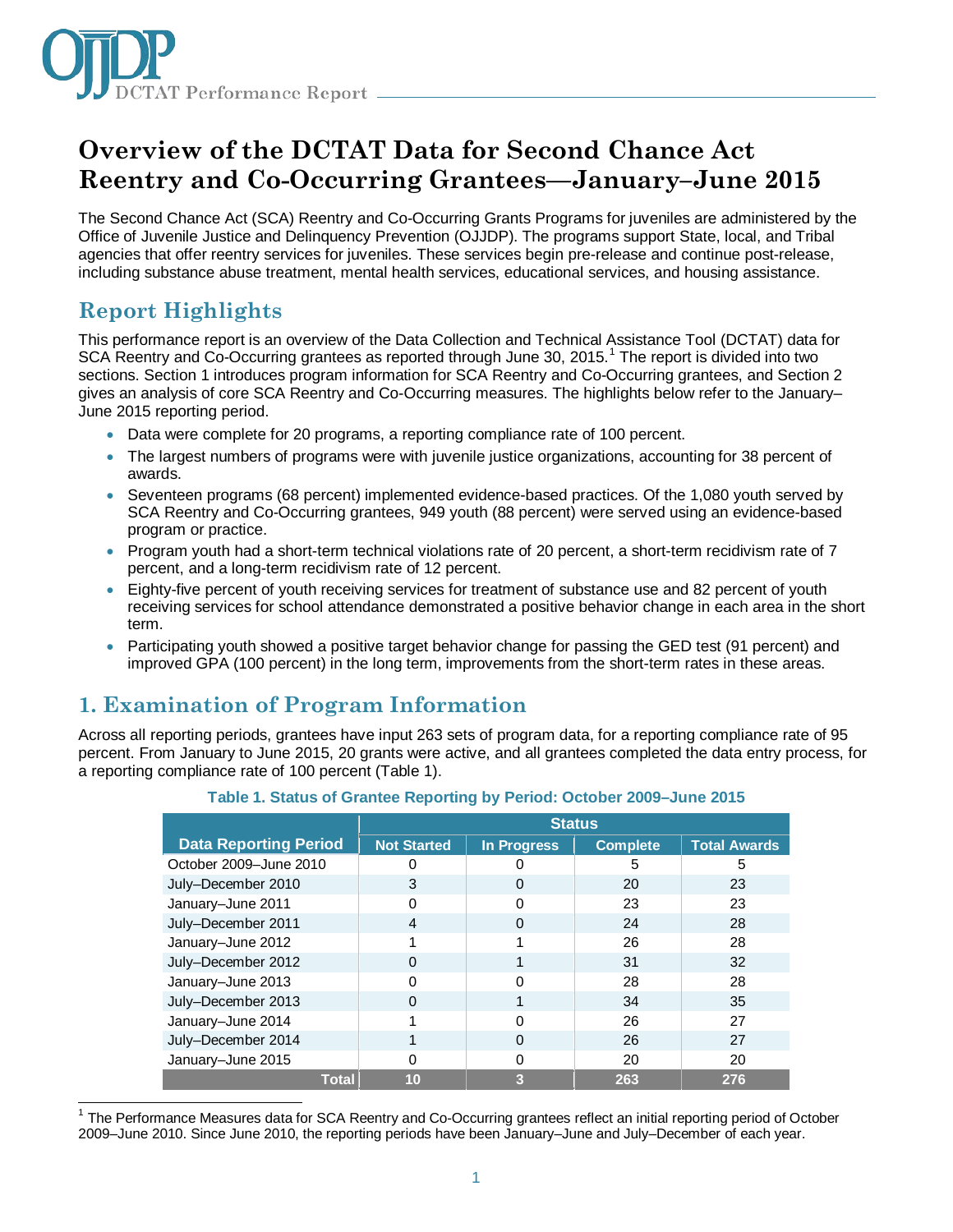Table 2 presents aggregate demographic data for January 2013 to June 2015 and the number of grantees serving each population. Targeted services include any approaches specifically designed to meet the needs of the intended population (e.g., gender-specific, culturally based, and developmentally appropriate services).

The target population information is only required to be reported once in the DCTAT. However, grantees may update their target population to best fit their program during the life of the award. Because of the nature of the reporting requirement, the target population number is steady throughout each reporting period. The slight variation in numbers between each reporting period is caused by the number of active or inactive Federal awards during the reporting period or additional services that grantees may have added to their programs.

|                                                | <b>Grantees Serving Group During Project Period</b> |                |                |                |                         |
|------------------------------------------------|-----------------------------------------------------|----------------|----------------|----------------|-------------------------|
|                                                | January-June                                        | $July-$        | January-June   | $July-$        | January-June            |
| <b>Population</b>                              | 2013                                                | December 2013  | 2014           | December 2014  | 2015                    |
| <b>Race/Ethnicity</b>                          |                                                     |                |                |                |                         |
| American Indian/Alaska<br><b>Native</b>        | 11                                                  | 13             | 10             | 11             | 6                       |
| Asian                                          | 12                                                  | 9              | $\overline{7}$ | 11             | $\overline{4}$          |
| Black/African American                         | 27                                                  | 26             | 23             | 29             | 19                      |
| Hispanic or Latino (of<br>Any Race)            | 25                                                  | 24             | 21             | 25             | 18                      |
| Native Hawaiian and<br>Other Pacific Islander  | 5                                                   | 8              | $\overline{7}$ | $\overline{7}$ | 3                       |
| Other Race                                     | $\overline{9}$                                      | 11             | 9              | 12             | 9                       |
| White/Caucasian                                | 19                                                  | 18             | 15             | 20             | 16                      |
| Caucasian/Non-Latino                           | 14                                                  | 14             | 13             | 16             | 16                      |
| Youth Population Not<br>Served Directly        | 1                                                   | $\sqrt{3}$     | 4              | $\overline{c}$ | 1                       |
| <b>Justice System Status</b>                   |                                                     |                |                |                |                         |
| At-Risk Population (No<br>Prior Offense)       | 3                                                   | $\overline{4}$ | 3              | 3              | 5                       |
| First-Time Offenders                           | 16                                                  | 15             | 13             | 18             | 12                      |
| <b>Repeat Offenders</b>                        | 28                                                  | 27             | 23             | 28             | 18                      |
| Sex Offenders                                  | 14                                                  | 14             | 11             | 14             | 12                      |
| <b>Status Offenders</b>                        | 5                                                   | 6              | 5              | 8              | $\overline{8}$          |
| Violent Offenders                              | 22                                                  | 21             | 18             | 20             | 13                      |
| Youth Population Not<br><b>Served Directly</b> | $\overline{2}$                                      | 4              | 5              | 4              | $\overline{2}$          |
| Gender                                         |                                                     |                |                |                |                         |
| Male                                           | 28                                                  | 28             | 23             | 29             | 20                      |
| Female                                         | 26                                                  | 25             | 21             | 26             | 18                      |
| Youth Population Not<br><b>Served Directly</b> | 1                                                   | 3              | 4              | 3              | 1                       |
| Age                                            |                                                     |                |                |                |                         |
| $0 - 10$                                       | $\boldsymbol{0}$                                    | $\mathbf 0$    | $\mathbf 0$    | $\pmb{0}$      | $\pmb{0}$               |
| $11 - 18$                                      | 29                                                  | 28             | 23             | 29             | 19                      |
| Over 18                                        | 13                                                  | 11             | 10             | 12             | 8                       |
| Youth Population Not<br><b>Served Directly</b> | $\mathbf{1}$                                        | $\mathbf{3}$   | $\overline{a}$ | $\mathbf{3}$   | 1                       |
| <b>Geographic Area</b>                         |                                                     |                |                |                |                         |
| Rural                                          | 9                                                   | 8              | $\, 8$         | 12             | 12                      |
| Suburban                                       | 15                                                  | 14             | 12             | 15             | 13                      |
| Tribal                                         | 3                                                   | $\overline{4}$ | 3              | 3              | $\overline{\mathbf{4}}$ |
| Urban                                          | 25                                                  | 23             | 21             | 26             | 17                      |
| Youth Population Not<br>Served Directly        | 1                                                   | $\mathbf{3}$   | $\overline{4}$ | 3              | $\mathbf{1}$            |
| <b>Other</b>                                   |                                                     |                |                |                |                         |
| <b>Mental Health</b>                           | 28                                                  | 28             | 24             | 31             | 21                      |
| Substance Abuse                                | 28                                                  | 28             | 24             | 30             | 21                      |
| Truant/Dropout                                 | 21                                                  | 21             | 18             | 25             | 15                      |

### **Table 2. Grantees Serving Target Populations: January 2013–June 2015**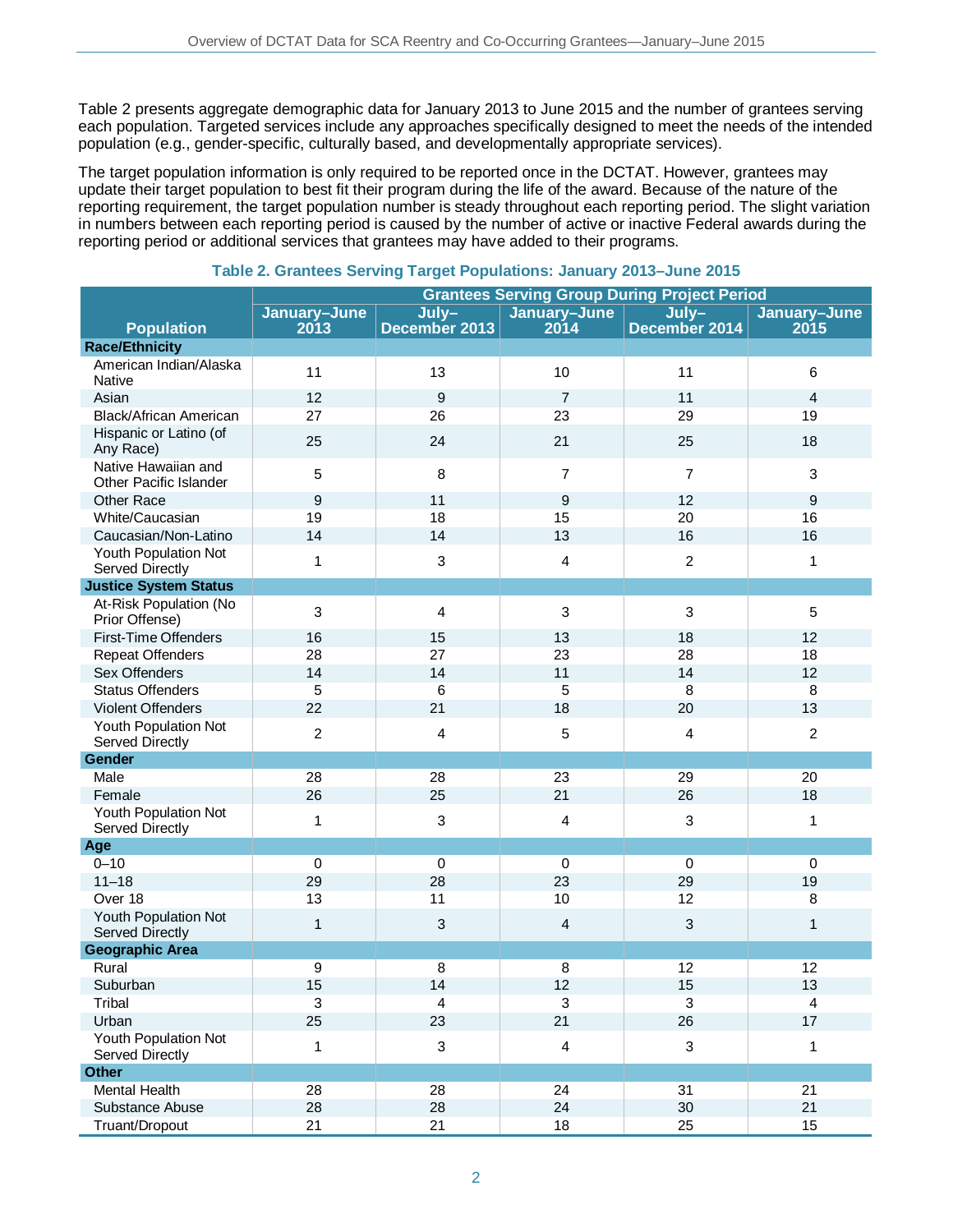### *1.1 Evidence-Based Programming and Funding Information*

During the January–June 2015 reporting period, approximately 59 percent (\$7,240,370) of Federal funds were being spent by active SCA grantees who had implemented evidence-based programs and practices (Figure 1). This percentage includes those with a data entry status of either "in progress" or "complete."



**Figure 1. Grant Funds for Evidence-Based Programs and Practices: January–June 2015**

Many SCA Reentry and Co-Occurring grantees and subgrantees are implementing evidence-based practices. During the January–June 2015 reporting period, 17 programs (68 percent) implemented such practices (Figure 2). In addition, the majority of SCA Reentry and Co-Occurring grantees reported offering a combination of pre- and post-release services.



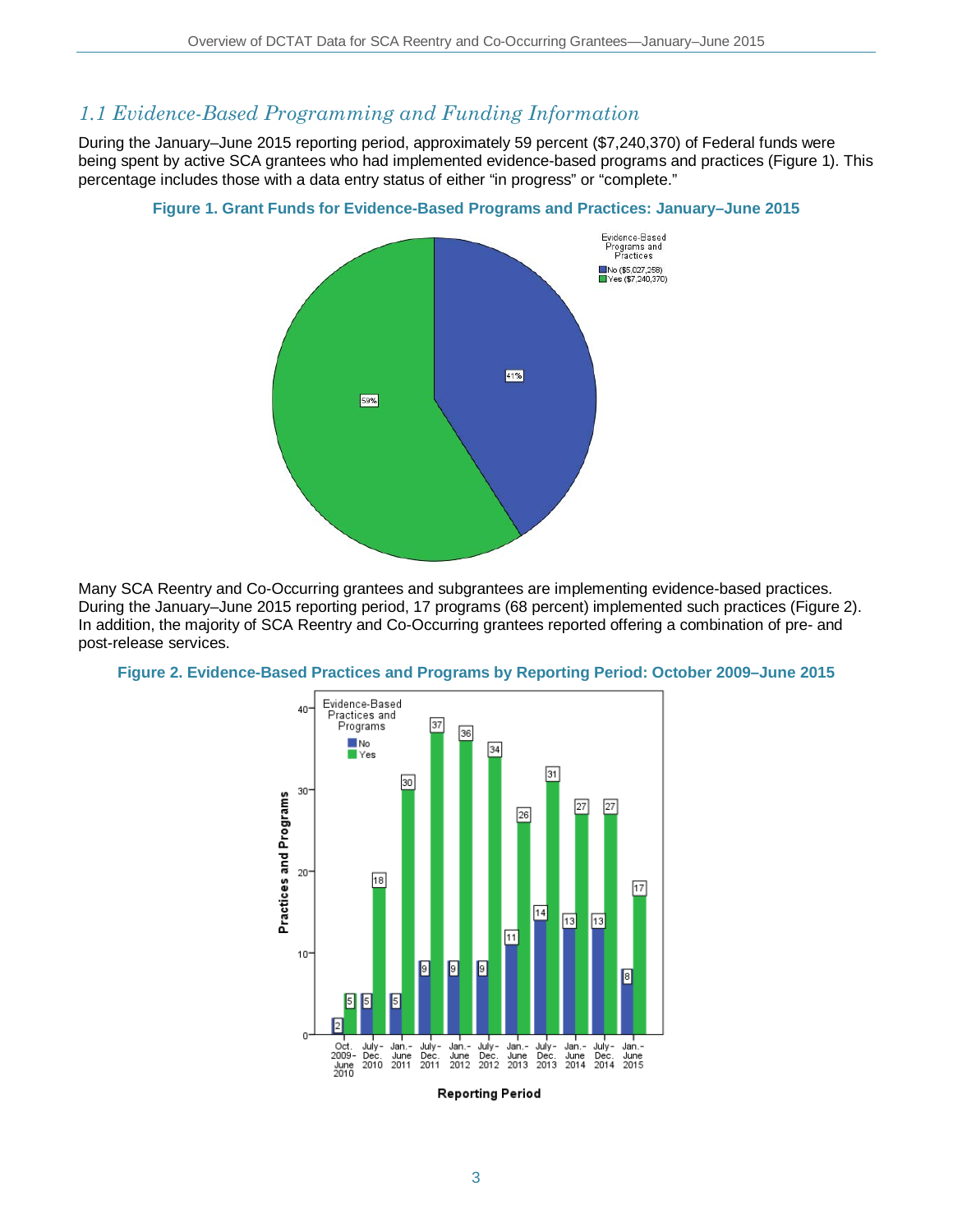## *1.2 Analysis of Baseline Recidivism Data*

The baseline measures were established by OJJDP so that each grantee can report on the level of activity before the start of the OJJDP SCA Reentry and Co-Occurring award. Grantees are only asked to answer these questions during their first reporting period, regardless of whether they have award activity to report.

Analysis of the baseline recidivism data for January–June 2015 revealed that 253 youth were enrolled at the beginning of the grant period (Table 3). Of those, 202 youth had been adjudicated on more than one occasion. This represents a baseline recidivism rate of 80 percent. Recidivism rates are expected to be significant in SCA programs, because most of the participants are involved in the justice system and have committed one or more offenses. However, this rate is based on baseline recidivism data reported by 6 grantees and subgrantees, with responses ranging from 1 to 84. Eighteen organizations indicated that no program youth had been adjudicated on more than one occasion at the beginning of the grant period. As such, these numbers should be interpreted with caution.

### **Table 3. Baseline Recidivism Measures for Program Youth: January–June 2015**

| <b>Performance Measure</b>                                                      | <b>Data</b>      |
|---------------------------------------------------------------------------------|------------------|
| Program youth who have been adjudicated on more than one occasion               | 202              |
| Program youth who qualify for the Reentry Program at the beginning of the grant | 1,308            |
| Enrollment at the beginning of the grant period                                 | 253              |
| Percentage of program youth who have been adjudicated on more than one occasion | 80%<br>(202/253) |

Analysis of grantee and subgrantee implementing organizations for this period revealed that the largest numbers of programs were with juvenile justice organizations, accounting for 38 percent of awards, and units of local government represented 29 percent (Figure 3).



### **Figure 3. Implementing Organizations (Percentage by Type): January–June 2015**

Type of Implementing Organization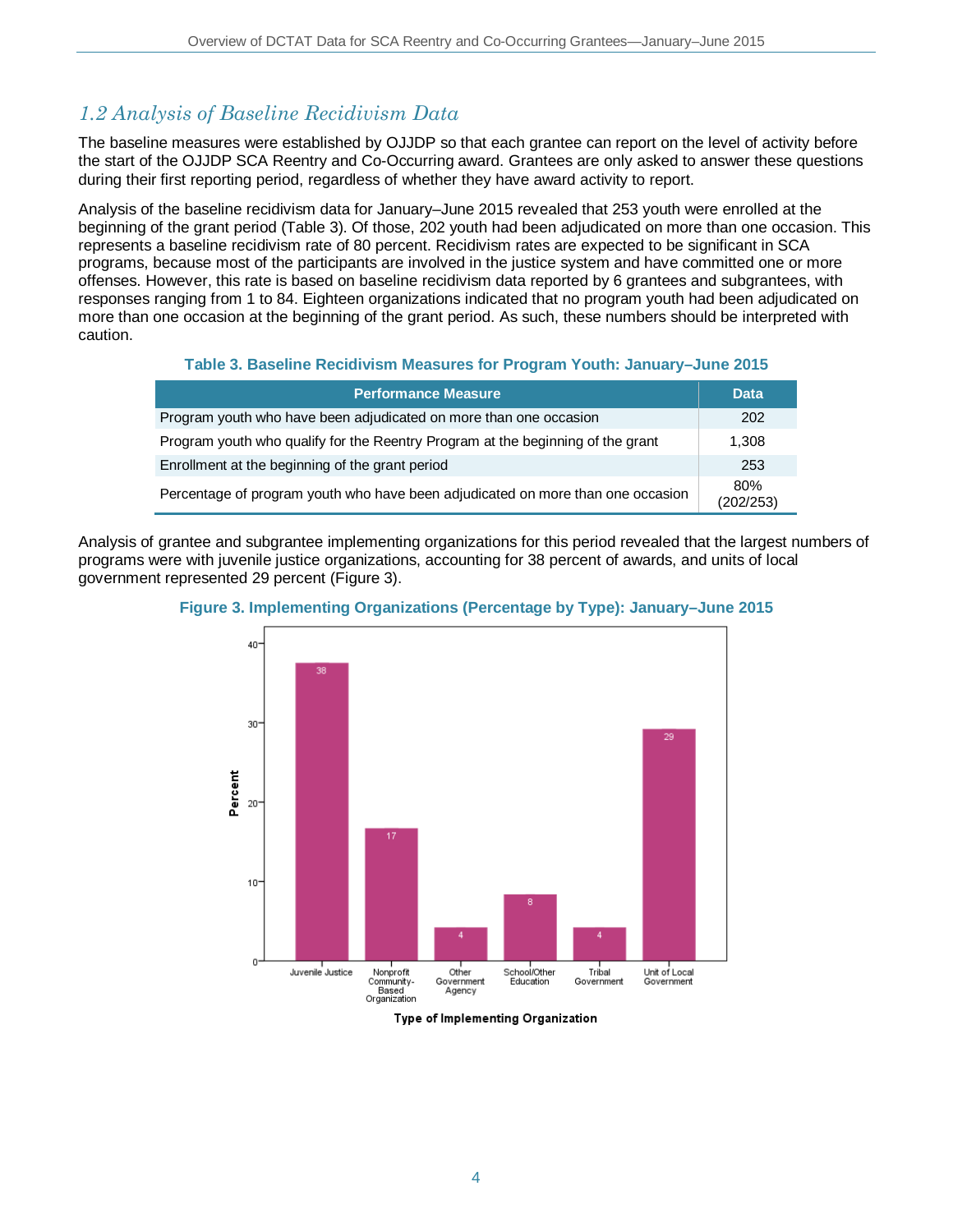In examining SCA Reentry and Co-Occurring grant amounts by State for the most recent reporting period, California received the most funds, followed by Washington. A more comprehensive comparison of Federal award amounts is shown in Table 4.

| <b>Grantee State</b> | <b>Federal Award Amount (Dollars)</b> |
|----------------------|---------------------------------------|
| AZ                   | 750,000<br>\$.                        |
| CA                   | 3,447,674                             |
| <b>CO</b>            | 599,498                               |
| DE                   | 448,566                               |
| FL.                  | 750,000                               |
| IL                   | 748,850                               |
| MA                   | 582,268                               |
| <b>MO</b>            | 358,477                               |
| <b>NE</b>            | 550,585                               |
| NJ                   | 123,753                               |
| <b>NY</b>            | 741,949                               |
| <b>OH</b>            | 1,319,119                             |
| OK                   | 496,889                               |
| <b>WA</b>            | 1,350,000                             |

#### **Table 4. Federal Award Amount by State (Dollars): January–June 2015**

### **2. Analysis of Core Measures**

The next section presents an aggregate of performance measures data (Table 5). Of the 1,080 youth served by SCA Reentry and Co-Occurring grantees, 949 youth (88 percent) were served using an evidence-based program or practice. In addition, 63 percent (352) of eligible youth exited programs after completing program requirements. Each grantee defines the requirements needed for a youth to complete a program. Sometimes a program cannot be completed in the 6 months represented by the reporting period. For example, in one program, youth have to complete 9 months of mentoring to be considered successful. If a youth exits such a program for any reason before 9 months of mentoring is complete, he or she is considered unsuccessful. The lack of a shorter-term definition for program completion therefore decreases the overall program completion rate.

#### **Table 5. Performance Measures for Program Youth Served and Exiting Programs: January–June 2015**

| <b>Performance Measure</b>                                                | <b>Youth</b> | <b>Percent</b> |
|---------------------------------------------------------------------------|--------------|----------------|
| Youth served                                                              | 1,080        | N/A            |
| Youth served using an evidence-based program or practice                  | 949          | 88             |
| <b>Performance Measure</b>                                                | <b>Youth</b> | <b>Percent</b> |
| Youth who exited the program (either successfully or<br>unsuccessfully)   | 556          | N/A            |
| Youth who exited the program having completed all program<br>requirements | 352          | 63             |

Overall program completion rates for youth have remained relatively stable since July–December 2011, with a significant increase in the overall rate for July–December 2014 (Figure 4).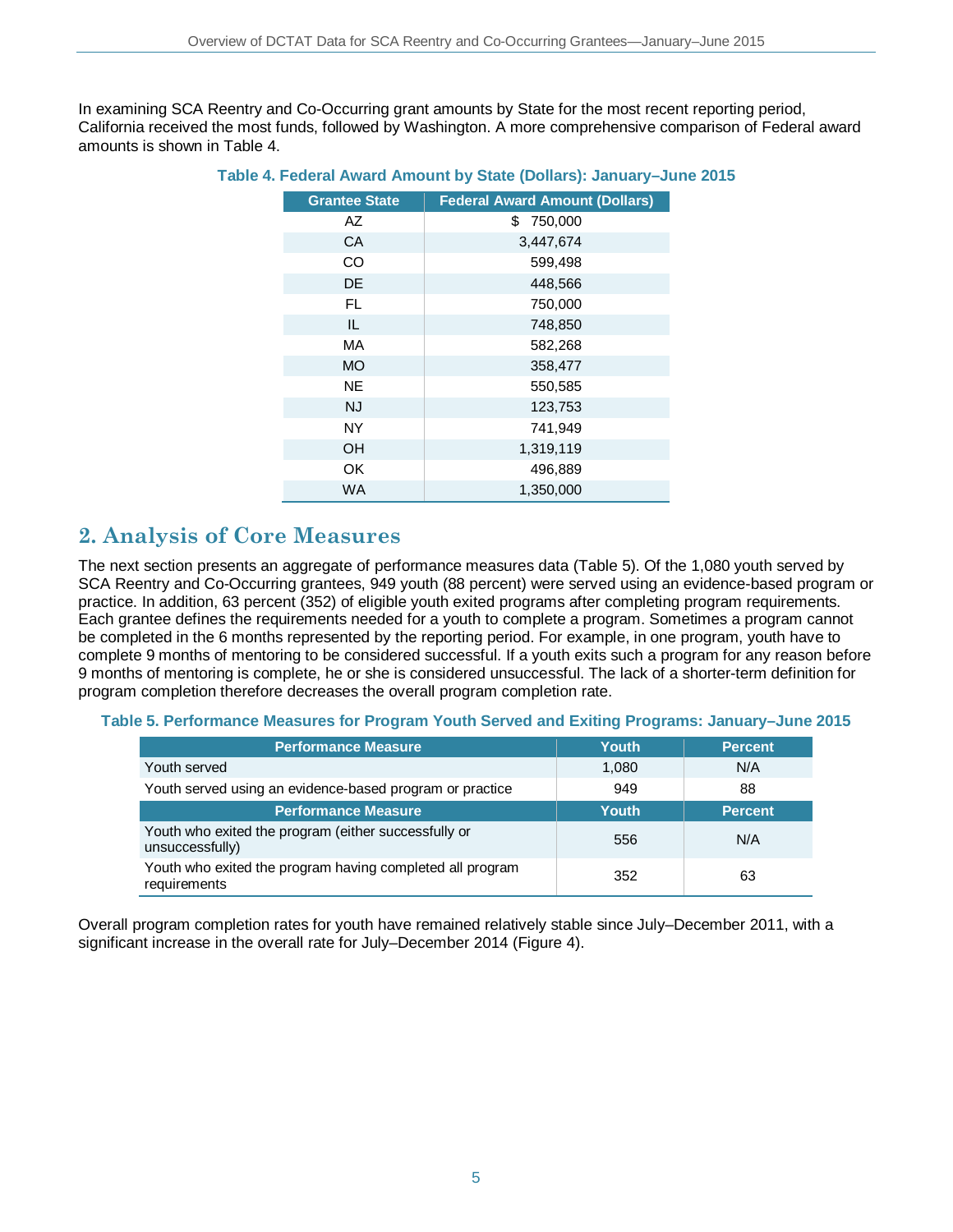

### **Figure 4. Program Completion Rates: October 2009–June 2015**

The success of the SCA Reentry and Co-Occurring Grants Program is largely dependent on the reoffending rates of the program youth. Technical violations and actual new adjudications are measured separately to allow for a better understanding of the population being served by the grant. As shown in Table 6, 975 youth were tracked for technical violations. Of those, 168 were committed to a juvenile residential facility, 2 were sentenced to adult prison, and 27 received some other sentence as a result of a technical violation during the reporting period.

Long-term measurement of technical violations revealed that 666 youth who exited the program 6 to 12 months before the end of the reporting period were tracked for technical violations. Of those, 84 were committed to a juvenile residential facility, and 9 received some other sentence as the result of a technical violation.

| <b>Performance Measure</b>                                                                                                                            | <b>Youth</b> | <b>Percent</b> |
|-------------------------------------------------------------------------------------------------------------------------------------------------------|--------------|----------------|
| Program youth tracked for technical violations (short-term<br>outcome)                                                                                | 975          | N/A            |
| Program youth committed to a juvenile residential facility as a<br>result of a technical violation                                                    | 168          | 17             |
| Youth sentenced to adult prison as a result of a technical violation                                                                                  | 2            | ا>             |
| Youth who received some other sentence as a result of a<br>technical violation                                                                        | 27           | 3              |
| Youth under some form of punishment<br>Total                                                                                                          | 197/975      | 20             |
| <b>Performance Measure</b>                                                                                                                            | <b>Youth</b> | <b>Percent</b> |
| Program youth who exited the program 6–12 months ago and<br>were tracked for technical violations (long-term outcome)                                 | 666          | N/A            |
| Program youth who exited the program 6–12 months ago and<br>were committed to a juvenile residential facility as a result of a<br>technical violation | 84           | 13             |
| Youth who exited the program 6–12 months ago and were<br>sentenced to adult prison as a result of a technical violation                               | 0            | 0              |
| Youth who exited the program 6–12 months ago and received<br>some other sentence as a result of a technical violation                                 | 9            |                |
| Youth under some form of punishment<br>Total                                                                                                          | 93/666       | 14             |

#### **Table 6. Technical Violation Measures for Program Youth Tracked: January–June 2015**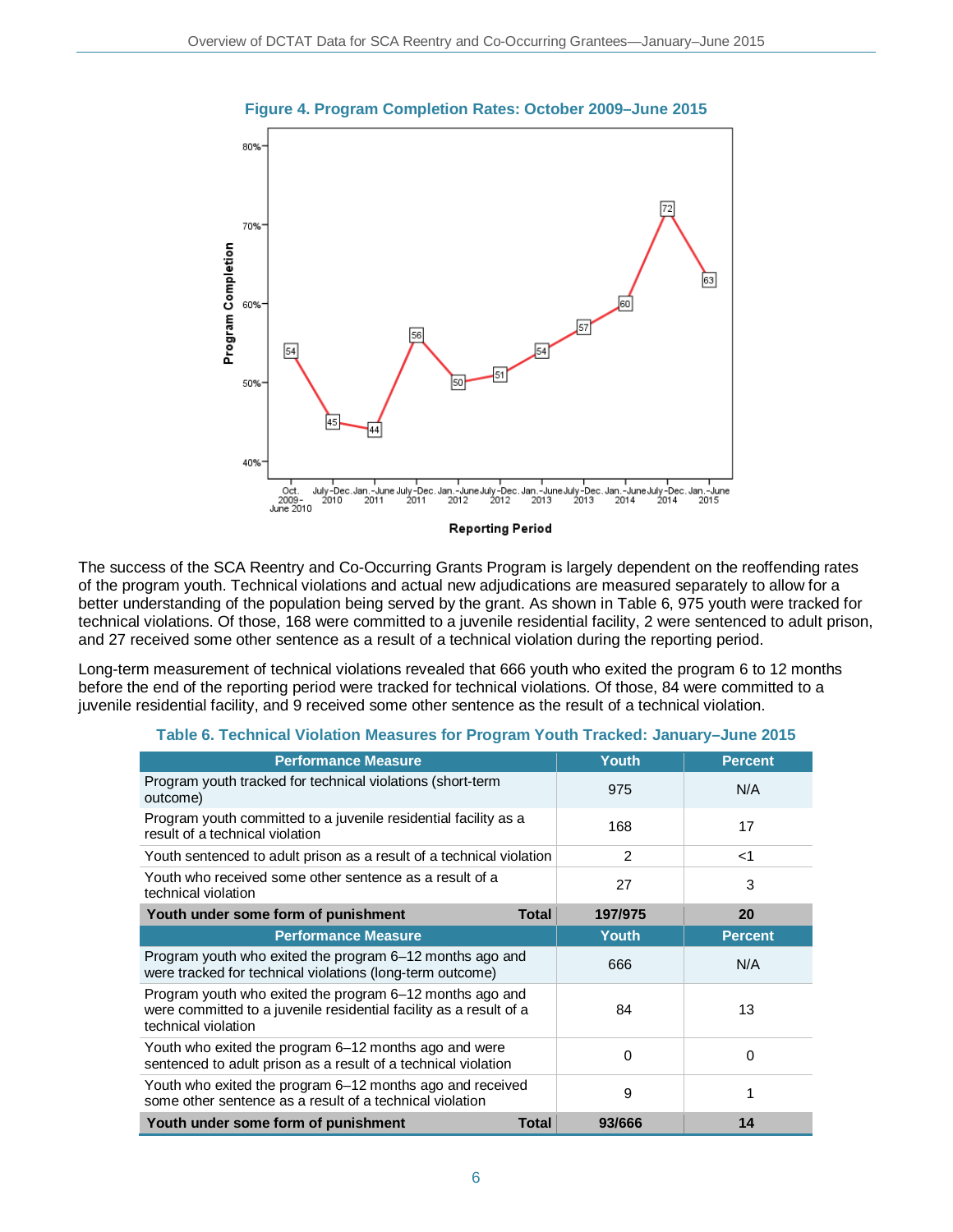As shown in Table 7, of the 1,054 program youth who were tracked for adjudications during the reporting period, 42 (4 percent) were committed to a juvenile residential facility as the result of a new adjudication. Moreover, 8 (1 percent) were sentenced to adult prison, and 23 (2 percent) were given some other sentence during the reporting period.

Long-term recidivism data showed that 680 youth had exited the program 6 to 12 months ago and were tracked for new adjudications during the reporting period. Of those, 53 (8 percent) were recommitted to a juvenile residential facility, 10 (1 percent) were sentenced to adult prison, and 16 (2 percent) were given some other sentence as the result of a new adjudication.

| <b>Performance Measure</b>                                                                                                                             | Youth        | <b>Percent</b> |
|--------------------------------------------------------------------------------------------------------------------------------------------------------|--------------|----------------|
| Program youth tracked for adjudications (short-term outcome)                                                                                           | 1,054        | N/A            |
| Program youth committed to a juvenile residential facility as the<br>result of a new adjudication                                                      | 42           | 4              |
| Youth sentenced to adult prison as the result of a new adjudication                                                                                    | 8            | 1              |
| Youth given some other sentence as the result of a new<br>adjudication                                                                                 | 23           | $\mathcal{P}$  |
| Youth under some form of punishment<br><b>Total</b>                                                                                                    | 73/1,054     | $\overline{7}$ |
| <b>Performance Measure</b>                                                                                                                             | <b>Youth</b> | <b>Percent</b> |
| Program youth who exited the program 6-12 months ago and were<br>tracked for new adjudications (long-term outcome)                                     | 680          | N/A            |
| Program youth who exited the program 6–12 months ago and were<br>recommitted to a juvenile residential facility as the result of a new<br>adjudication | 53           | 8              |
| Youth who exited the program 6–12 months ago and were<br>sentenced to adult prison as the result of a new adjudication                                 | 10           |                |
| Youth who exited the program 6-12 months ago and were given<br>some other sentence as the result of a new adjudication                                 | 16           | $\mathcal{P}$  |
| Youth under some form of punishment<br><b>Total</b>                                                                                                    | 79/680       | 12             |

### **Table 7. Recidivism Measures for Program Youth Tracked: January–June 2015**

A more comprehensive comparison of short-term recidivism rates by reporting period is shown in Figure 5. Overall, rates have remained fairly consistent since the first two reporting periods, as the SCA Reentry and Co-Occurring Grants Programs continue to expand.





**Reporting Period**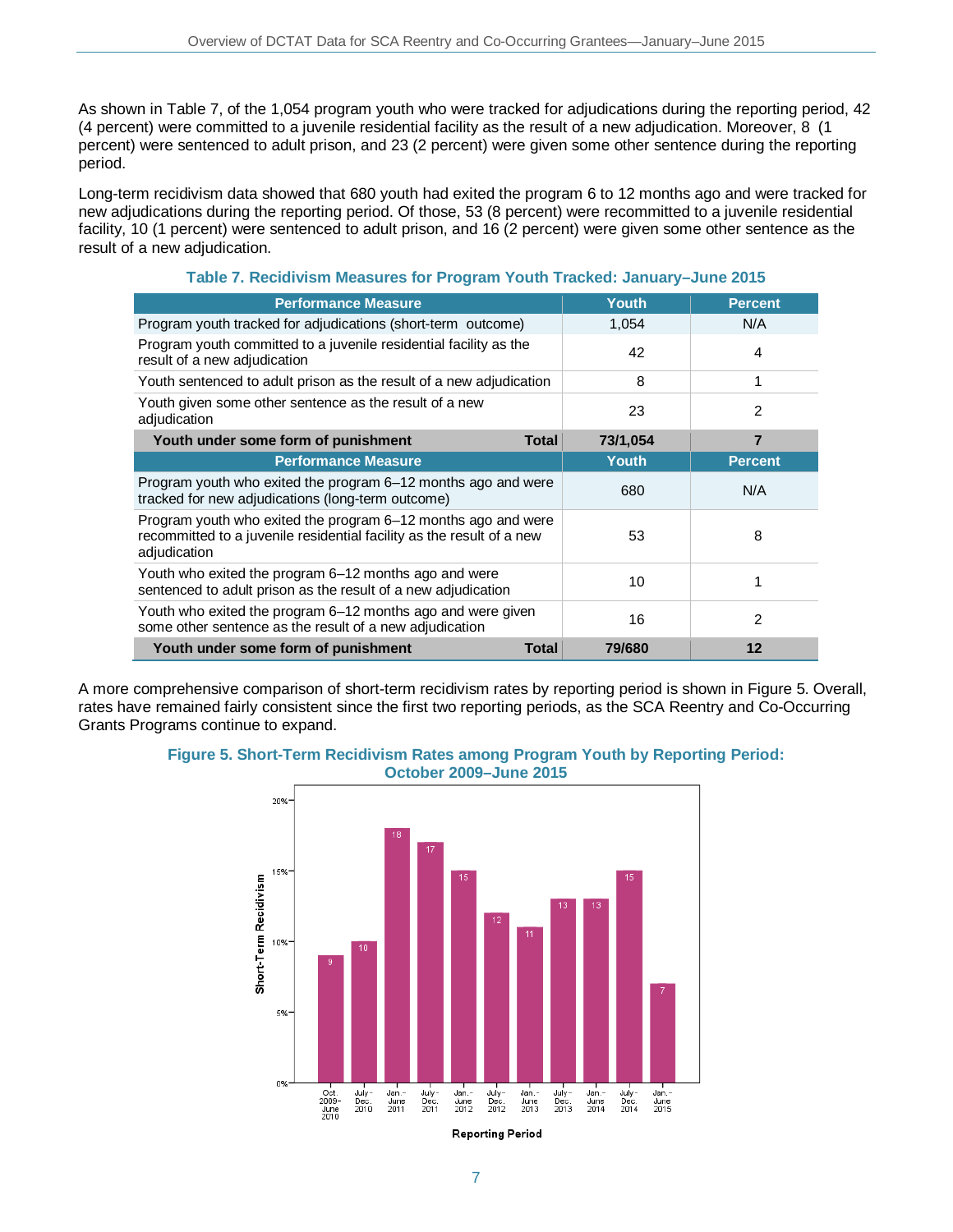Likewise, Figure 6 shows a comparison of the long-term recidivism rates by reporting period. Please note that data were not available for the initial reporting period. As with short-term recidivism, long-term analysis of this measure revealed relatively stable rates over time.



**Figure 6. Long-Term Recidivism Rates among Program Youth by Reporting Period: July 2010–June 2015**

Grantees provided youth with substance use counseling, mental health services, and housing services (Figure 7). Of the 288 youth identified as needing substance use counseling, 264 youth (92 percent) actually received this service. In addition, 384 eligible youth (>99 percent) received mental health services, and 113 youth successfully found housing during the reporting period. The number of assessments conducted compared with the actual enrollment in the provided services could differ within the reporting cycle. Youth may have been assessed in a prior reporting period, and actual enrollment could be delayed into a future reporting period. In addition, SCA Reentry and Co-Occurring programs also accept referrals for participants who have been assessed from another agency. These two factors contribute to the variation in the number of participants assessed as needing various services compared with the number enrolled.



### **Figure 7. Program Youth Needing Services Compared with those Enrolled, by Type of Service: January–June 2015**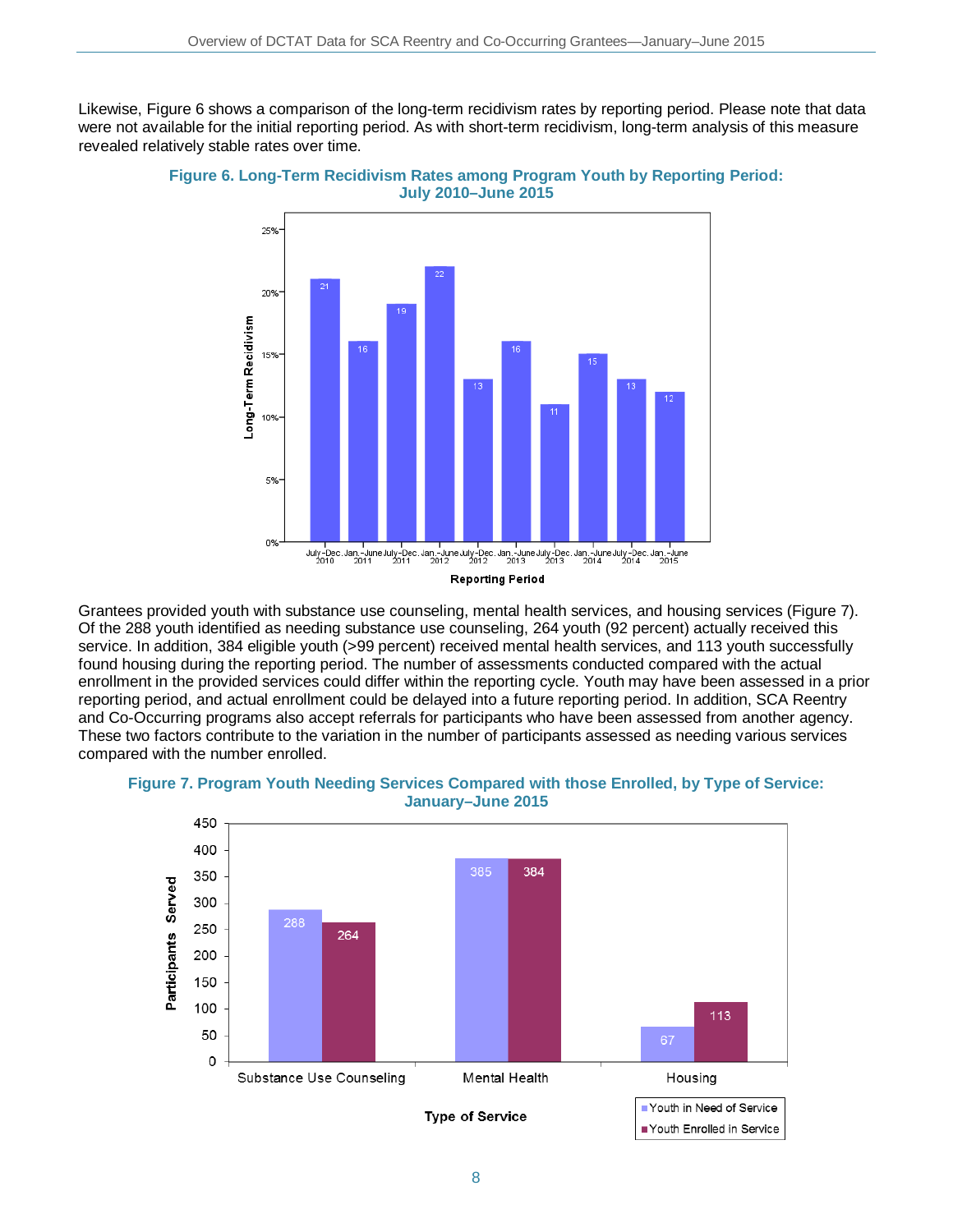Table 8 presents program data on youth whose selected target behaviors improved in the short term. Participating youth showed the most improvement in substance use (85 percent) and school attendance (82 percent).

| <b>Target Behavior</b>                                    | <b>Youth Served</b> | <b>Youth with Intended</b><br><b>Behavior Change</b> | <b>Percentage of Youth</b><br>with Intended Behavior<br><b>Change</b> |
|-----------------------------------------------------------|---------------------|------------------------------------------------------|-----------------------------------------------------------------------|
| <b>Antisocial Behavior</b>                                | 283                 | 102                                                  | 36%                                                                   |
| <b>Family Relationships</b>                               | 286                 | 117                                                  | 41                                                                    |
| Social Competence                                         | 256                 | 96                                                   | 38                                                                    |
| Gang Resistance/Involvement                               | 51                  | 11                                                   | 22                                                                    |
| Substance Use                                             | 136                 | 115                                                  | 85                                                                    |
| School Attendance                                         | 101                 | 83                                                   | 82                                                                    |
| <b>General Education Development</b><br>(GED) Test Passed | 10                  | 6                                                    | 60                                                                    |
| Grade Point Average (GPA)                                 | 18                  | 11                                                   | 61                                                                    |
| Perception of Social Support                              | 16                  | 8                                                    | 50                                                                    |
| Total                                                     | 1,157               | 549                                                  | 47%                                                                   |

### **Table 8. Change in Short-Term Target Behaviors among Program Youth: January–June 2015**

Table 9 lists long-term percentages for the specified target behavior for January–June 2015. Long-term outcomes are measured 6–12 months after a youth leaves or completes the program. Overall, 77 percent of program youth had a positive change in behavior 6–12 months after the program.

| <b>Target Behavior</b>                                    | <b>Youth Served</b> | <b>Youth with Intended</b><br><b>Behavior Change</b> | <b>Percentage of Youth</b><br>with Intended Behavior<br><b>Change</b> |
|-----------------------------------------------------------|---------------------|------------------------------------------------------|-----------------------------------------------------------------------|
| Antisocial Behavior                                       | 44                  | 26                                                   | 59%                                                                   |
| <b>Family Relationships</b>                               | 93                  | 54                                                   | 58                                                                    |
| Social Competence                                         | 139                 | 87                                                   | 63                                                                    |
| Gang Resistance/Involvement                               | 6                   | 4                                                    | 67                                                                    |
| Substance Use                                             | 51                  | 44                                                   | 86                                                                    |
| School Attendance                                         | 133                 | 117                                                  | 88                                                                    |
| <b>General Education Development</b><br>(GED) Test Passed | 43                  | 39                                                   | 91                                                                    |
| Grade Point Average (GPA)                                 | 84                  | 84                                                   | 100                                                                   |
| Perception of Social Support                              | 15                  | 13                                                   | 87                                                                    |
| Total                                                     | 608                 | 468                                                  | 77%                                                                   |

### **Table 9. Change in Long-Term Target Behaviors among Program Youth: January–June 2015**

Figures 8 and 9 report the percentage of youth who exhibited an overall desired change in behavior from October 2009 to June 2015. Please note that long-term data were not available for the first two reporting periods.